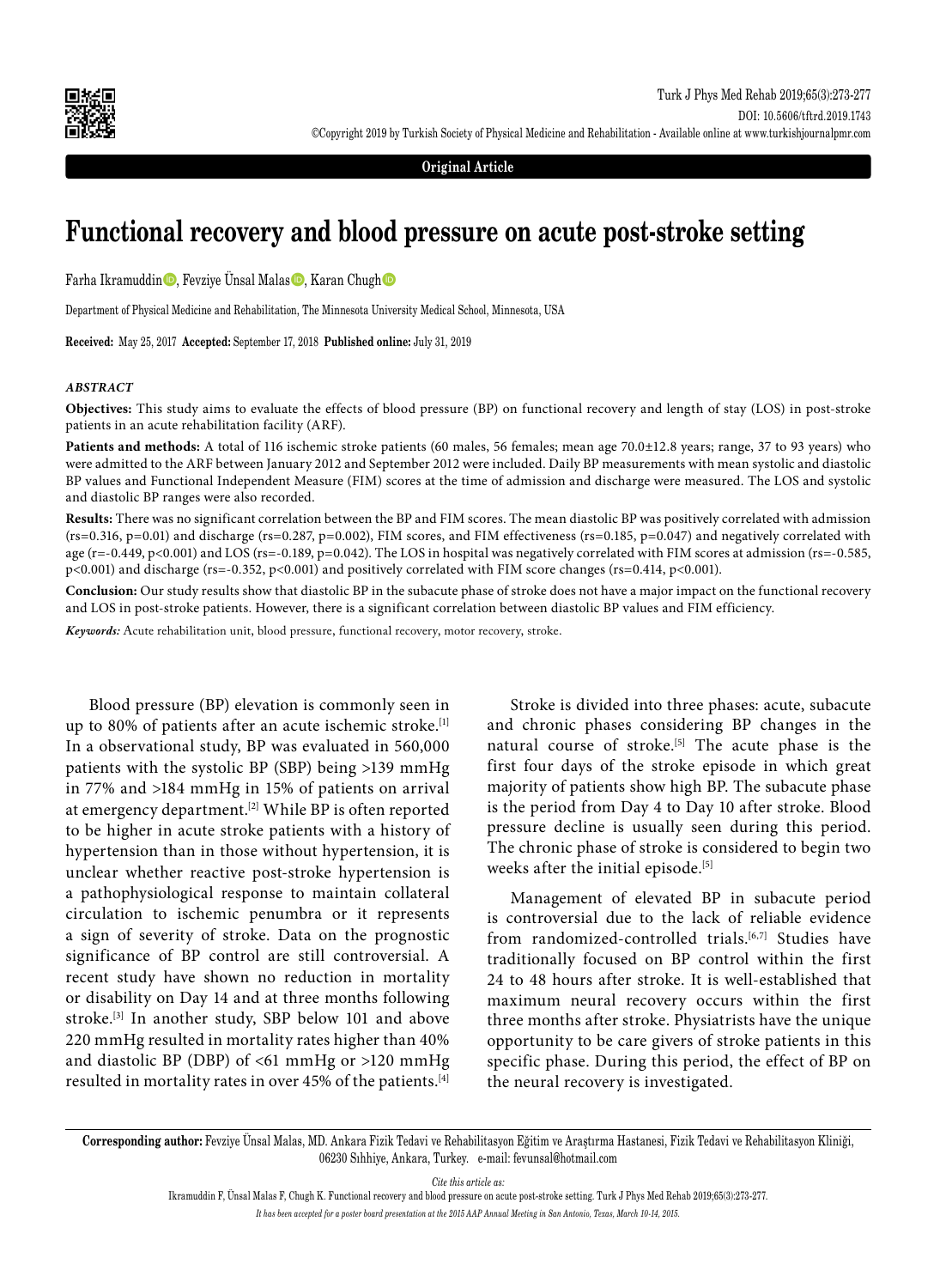In the present study, we hypothesized that lower BP readings would adversely affect the short-term outcomes in terms of motor recovery and length of stay (LOS) in acute stroke patients and, consequently the functional gains made in an acute rehabilitation setting. Therefore, we aimed to evaluate the effects of BP on functional recovery measures and LOS after ischemic stroke in an acute rehabilitation facility (ARF).

## **PATIENTS AND METHODS**

This study included a total of 116 ischemic stroke patients (60 males, 56 females; mean age 70.0±12.8 years; range, 37 to 93 years) who were admitted to the University of Minnesota, Medical School, Acute Rehabilitation Center between January 2012 and September 2012. Hemorrhagic stroke patients were excluded from the study. Data including age, sex, side of stroke, clinical manifestations, and Functional Independence Measure (FIM) scores at the time of admission and discharge and change in the FIM scores were recorded. Other measures included were mean SBP and DBP values with antihypertensive medications. As the BP can be affected by renal function and cardiac status, we included creatinine levels as well as ejection fraction during evaluation.

During the inpatient stay in the ARF, BP was measured by nursing staff using a standard mercury sphygmomanometer (W.A. Baum Co., Inc., Copiague, New York, USA) with the patients in a supine position, and disappearance of the Korotkoff phase-5 sound was defined as DBP. The BP was recorded on the non-hemi paretic arm. We calculated the mean of all BP readings (recorded every 12 hours per 24 hours) in the ARF (including admission and discharge BP). The majority of the patients were on antihypertensive medications, except for 15 patients who were not on antihypertensives due to inpatient hypotension or lower BP range necessitating the need to discontinue the medications.

Physical and cognitive disability was evaluated using the FIM scale.[8] The FIM scale measures the level of a patient's disability and indicates the assistance that would be needed to perform a specific task. We used FIM effectiveness, which was measured as; change in FIM score during rehabilitation/(126 - FIM score at admission to rehabilitation) $\times$ 100.<sup>[9]</sup> A written informed consent was obtained from each patient. The study protocol was approved by the Institutional Review Board of University of Minnesota, Faculty of Medicine. The study was conducted in accordance with the principles of the Declaration of Helsinki.

## **Statistical analysis**

Statistical analysis was performed using the SPSS version 15.0 software (SPSS Inc., Chicago, IL, USA). Descriptive data were expressed in mean ± standard deviation (SD), median (min-max) or number and frequency. After normal distribution was checked using the Kolmogorov-Smirnov test, the Student's t-test was used to compare mean values of clinical variables (patients with neglect vs. without neglect). Correlations between the demographic and clinical characteristics were analyzed using the Pearson (r) and Spearman's (rs) correlation coefficients, where appropriate. A  $p$  value of <0.05 was considered statistically significant.

## **RESULTS**

The mean LOS in the ARF was 6.5±7.2 days after stroke. A total of 18 patients had bilateral, 37 patients had right-sided, and 61 patients had left-sided ischemic

**Table 1.** Demographic and clinical characteristics of patients

|                                           | $Mean \pm SD$  | Median | Min-Max    |
|-------------------------------------------|----------------|--------|------------|
| Age (year)                                | $70+12.8$      |        |            |
| Hospitalization after stroke (day)        | $6.5 + 7.2$    |        |            |
| Admission functional independence measure |                | 67     | $31 - 118$ |
| Discharge functional independence measure |                | 93     | 39-123     |
| Functional independence measure change    |                | 19     | $-19-58$   |
| Length of stay (day)                      |                | 10     | $1 - 32$   |
| Systolic blood pressure mean (mmHg)       | $129.5 \pm 12$ |        |            |
| Diastolic blood pressure mean (mmHg)      | $73.6 \pm 7.7$ |        |            |
| Number of drugs                           |                | 2      | $0 - 5$    |
|                                           |                |        |            |

SD: Standard deviation; Min: Minimum; Max: Maximum.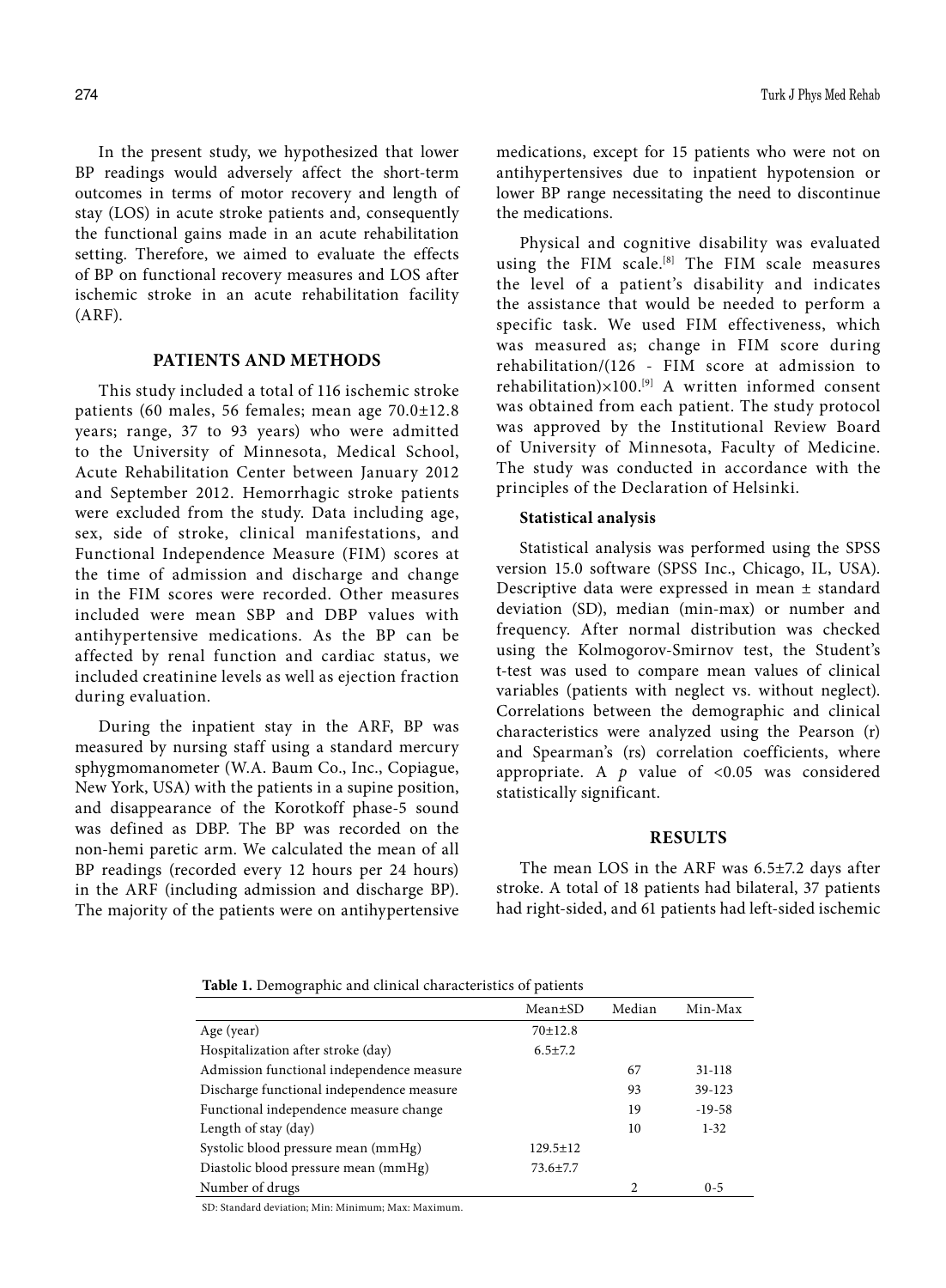|                   | BPS min    | BPS max  | BPS mean | BPD min    | BPD max   | BPD mean   |
|-------------------|------------|----------|----------|------------|-----------|------------|
| Age               | $-0.136$   | 0.034    | $-0.010$ | $-0.532*$  | $-0.167$  | $-0.449*$  |
| FIM at admission  | $0.273*$   | 0.023    | 0.143    | $0.321*$   | 0.027     | $0.316*$   |
| FIM at discharge  | $0.189**$  | $-0.046$ | 0.084    | $0.352*$   | 0.021     | $0.287*$   |
| FIM change        | $-0.095$   | $-0.066$ | $-0.073$ | 0.021      | $-0.006$  | $-0.001$   |
| FIM effectiveness | 0.074      | $-0.094$ | 0.001    | $-0.032$   | $0.227**$ | $0.185**$  |
| Length of stay    | $-0.264**$ | 0.083    | $-0.036$ | $-0.214**$ | 0.030     | $-0.189**$ |

**Table 2.** Correlations between BP and FIM scores

BP: Blood pressure; FIM: Functional independence measurement; BPS: Blood pressure systolic; BPD: Blood pressure diastolic; Min: Minimum; Max: Maximum; \* Correlation is significant at 0.01 level; \*\* Correlation is significant at 0.05 level.

stroke. Table 1 shows demographic and clinical characteristics of the patients.

No strong correlation was found between the BP and FIM scores. The mean DBP was positively correlated with admission (rs=0.316, p=0.001) and discharge (rs=0.287, p=0.002), FIM scores, and FIM effectiveness (rs=0.185, p=0.047) and negatively correlated with age  $(r=-0.449, p<0.001)$  and LOS  $(rs=-0.189, p=0.042)$  (Table 2). The LOS in hospital was negatively correlated with the FIM scores at admission (rs=-0.585, p<0.001) and discharge (rs=-0.352, p<0.001) and positively correlated with the FIM score changes ( $rs=0.414$ ,  $p<0.001$ ).

The patient's age was negatively correlated with admission (rs=-0.260, p=0.005) and discharge (rs=-0.310, p=0.001) FIM scores, indicating that age was a negative prognostic factor in the recovery of stroke.

Of 116 patients, 18 were neglected. Comparing patients with and without neglect, both had similar FIM scores at admission (64 [35-99] vs. 68 [31-118] [p=0.219]); however; those with neglect had lower FIM scores at discharge (79 [46-114] vs. 94 [39-123]  $[p=0.042]$ .

## **DISCUSSION**

In this study, we evaluated the effect of BP on functional recovery as measured by FIM scores and subsequent LOS of ischemic stroke patients in an ARF setting. Although we were unable to find correlation between BP and FIM scores, based on cross-sectional data analysis, we found that the mean DBP was positively correlated with the admission and discharge FIM scores, and FIM effectiveness. The mean DBP was, however, inversely associated with age and LOS. Age was also negatively correlated with admission and discharge FIM scores, and FIM effectiveness. Furthermore, the patients with neglect had lower FIM scores at discharge.

In the literature, there is conflicting evidence regarding the effects of elevated BP on stroke outcome. Several studies have shown a poor prognosis,[10-14] while others have suggested a favorable prognosis.<sup>[15,16]</sup> In our study, we found positive correlation between the mean DBP and FIM scores at admission and discharge only in the crosssectional data analysis, and this finding supports the hypothesis of our study. Previous studies in the literature primarily have investigated the effect of BP changes on functional recovery, particularly in acute phase<sup>[10,11,13]</sup> or chronic phase of stroke. In a study by Kang et al.,  $[17]$  they examined the effect of BP in subacute period (median interval from onset to discharge was 8.7 days). The authors found that patients with poor outcome had higher BP levels, except for the mean DBP, and also these patients had a wider range of BP variability than those with improved outcomes. In our study, the mean DBP was positively correlated with admission and discharge FIM scores and FIM effectiveness during the subacute period.

Studies by Ng et al.<sup>[18]</sup> and Gialanella et al.<sup>[19]</sup> showed that admission FIM scores were significant functional outcome predictors. In this study, the patients with higher admission FIM scores had shorter LOS period in hospital. Our results are consistent with the relevant literature data.

In our study, the age of the patients was negatively correlated with admission and discharge FIM scores and mean DBP values. Our results regarding the age are consistent with the Macciocchi et al.'s<sup>[20]</sup> results, but are in contrast to those reported by Kong et al.<sup>[21]</sup> Despite some inconsistencies in the existing literature, age was associated with poorer functional scores in our study. Advanced age probably plays a role in terms of medical comorbidities and increased psychosocial problems and physical impairment.<sup>[22]</sup>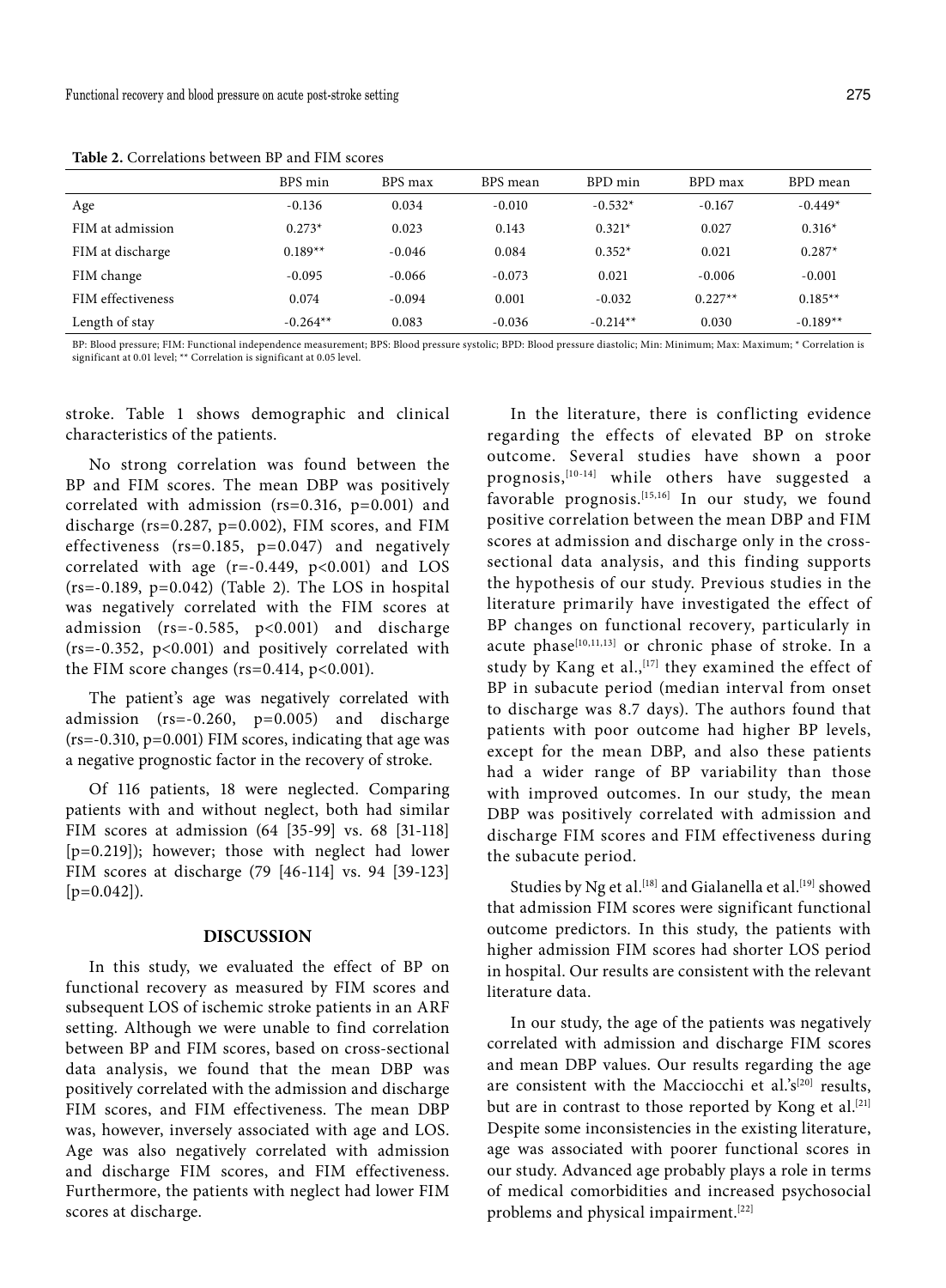Furthermore, neglect is well known to contribute to disability due to its negative effect on balance, visual perception, mobility, skin, and joint protection.[22] In our study, the patients without neglect showed higher FIM scores at discharge than those with neglect. This finding is consistent with the relevant literature evaluating the impact of neglect in acute phase<sup>[23]</sup> and beyond acute phase.<sup>[24-26]</sup> Also, Katz et al.<sup>[24]</sup> showed that neglected patients had lower total, motor, and cognitive FIM scores than those without neglect. Neglect has been also shown to be associated with lower performance on measures of disability as well as impairment.

Nonetheless, this study has some limitations. First, the treatment plan of the patients for BP (decrease as well as increase) was not standardized, resulting in different treatment regimens for patients with similar BP values. Also, strict regulation of BP at the acute phase of stroke might have affected the results, which is beyond our control. Second, possible confounders such as stroke localization, size of the infarct, initial severity of stroke and medical comorbidities might have likely affected the outcome. Third, we recommend a longer follow-up after discharge from the ARF setting rather than the average LOS that the patients were followed. Finally, as there is no optimal method to elucidate the BP well, we believe that the results of calculating the mean of the BP values might have lessened the impact of the present study.

In conclusion, this study has brought to the forefront the question of optimal BP control to maximize motor recovery in a period specific interest to physiatrists. In our study, increased DBP was found to be associated with improved functional recovery only through cross sectional data analysis. These data highlight the importance of BP control in the comprehensive rehabilitative management program following stroke. Further large-scale and long-term studies are needed to elucidate the possible causative relationship on this topic.

#### **Declaration of conflicting interests**

The authors declared no conflicts of interest with respect to the authorship and/or publication of this article.

## **Funding**

The authors received no financial support for the research and/or authorship of this article.

## **REFERENCES**

1. Bath P, Chalmers J, Powers W, Beilin L, Davis S, Lenfant C, et al. International Society of Hypertension (ISH): statement on the management of blood pressure in acute stroke. J Hypertens 2003;21:665-72.

- 2. Vazquez G, Suri MF, Lakshminarayan K, Memon MZ, Ezzeddine M, Qureshi AI. Prevalence of elevated blood pressure in adult patients presenting to the emergency department. J Vasc Interv Neurol 2008;1:46-49.
- 3. He J, Zhang Y, Xu T, Zhao Q, Wang D, Chen CS, et al. Effects of immediate blood pressure reduction on death and major disability in patients with acute ischemic stroke: the CATIS randomized clinical trial. JAMA 2014;311:479-89.
- 4. Vemmos KN, Tsivgoulis G, Spengos K, Zakopoulos N, Synetos A, Manios E, et al. U-shaped relationship between mortality and admission blood pressure in patients with acute stroke. J Intern Med 2004;255:257-65.
- 5. Loyke HF. The three phases of blood pressure in stroke. South Med J 1990;83:660-3.
- 6. Willmot M, Leonardi-Bee J, Bath PM. High blood pressure in acute stroke and subsequent outcome: a systematic review. Hypertension 2004;43:18-24.
- 7. Blood pressure in Acute Stroke Collaboration (BASC). Interventions for deliberately altering blood pressure in acute stroke. Cochrane Database Syst Rev 2001;3:CD000039.
- 8. Whitney SL, Poole JL, Cass SP. A review of balance instruments for older adults. Am J Occup Ther 1998;52:666-71.
- 9. Di Monaco M, Schintu S, Dotta M, Barba S, Tappero R, Gindri P. Severity of unilateral spatial neglect is an independent predictor of functional outcome after acute inpatient rehabilitation in individuals with right hemispheric stroke. Arch Phys Med Rehabil 2011;92:1250-6.
- 10. Robinson TG, Waddington A, Ward-Close S, Taub N, Potter JF. The predictive role of 24 hour compared to casual blood pressure levels on outcome following acute stroke. Cerebrovasc Dis 1997;7:264-72.
- 11. Carlberg B, Asplund K, Hägg E. The prognostic value of admission blood pressure in patients with acute stroke. Stroke 1993;24:1372-5.
- 12. Dandapani BK, Suzuki S, Kelley RE, Reyes-Iglesias Y, Duncan RC. Relation between blood pressure and outcome in intracerebral hemorrhage. Stroke 1995;26:21-4.
- 13. Robinson TG, Dawson SL, Ahmed U, Manktelow B, Fotherby MD, Potter JF. Twenty-four hour systolic blood pressure predicts long-term mortality following acute stroke. J Hypertens 2001;19:2127-34.
- 14. Yamamoto Y, Akiguchi I, Oiwa K, Hayashi M, Kimura J. Adverse effect of nighttime blood pressure on the outcome of lacunar infarct patients. Stroke 1998;29:570-6.
- 15. Jørgensen HS, Nakayama H, Raaschou HO, Olsen TS. Effect of blood pressure and diabetes on stroke in progression. Lancet 1994;344:156-9.
- 16. Allen CM. Predicting the outcome of acute stroke: a prognostic score. J Neurol Neurosurg Psychiatry 1984;47:475-80.
- 17. Kang J, Ko Y, Park JH, Kim WJ, Jang MS, Yang MH, et al. Effect of blood pressure on 3-month functional outcome in the subacute stage of ischemic stroke. Neurology 2012;79:2018-24.
- 18. Ng YS, Stein J, Ning M, Black-Schaffer RM. Comparison of clinical characteristics and functional outcomes of ischemic stroke in different vascular territories. Stroke 2007;38:2309-14.